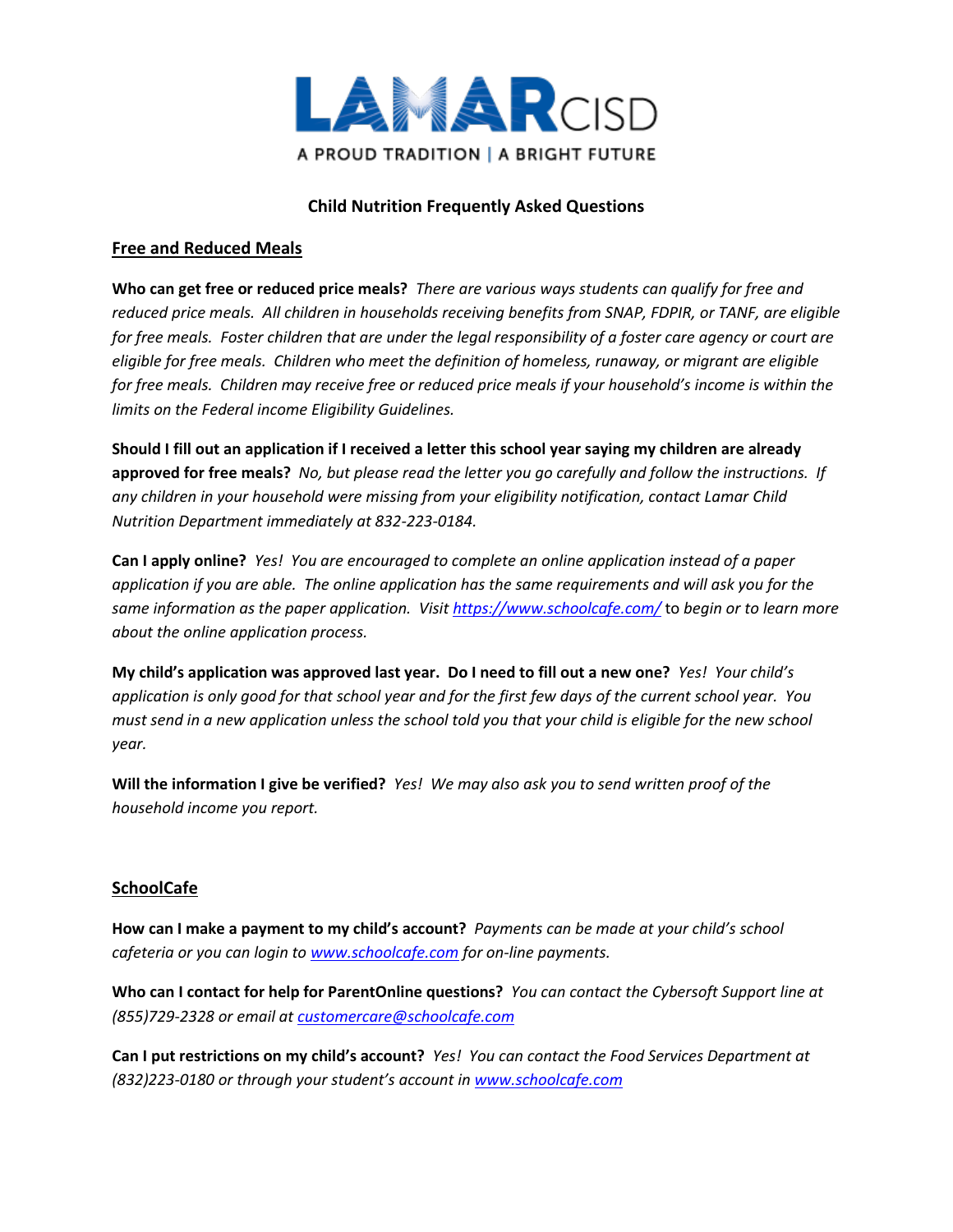#### **Menu Planning**

**Who plans the menu?** *Menus are planned by a registered dietitian following the United States Department of Agriculture (USDA) and the Texas Department of Agriculture (TDA) school nutrition program guidelines. These guidelines are set forth by the US Dietary Guidelines and the Institute of Medicine.* 

**What is my child required to choose at breakfast?** *The School Breakfast Program (SBP) guidelines require that we offer three different food components daily (grains, fruit and milk). In order for a breakfast to qualify as a full meal, students must choose at least three items and one of these must be a fruit. We participate in "offer versus serve" which means LCISD offers students a variety of choices daily as well as daily cereal options.* 

**What is my child required to choose at lunch?** *The National School Lunch Program (NSLP) guidelines require that we offer five different food components daily (meat or meat alternate, grain, fruit, vegetable and milk). In order for a lunch to qualify as a full meal, students must choose at least three of these food components and one of these three must be a fruit or a vegetable. For example: A hamburger (grain and meat) and ½ cup of fruit would be considered a complete meal. Of course, students may select all food components if they choose – hamburger, vegetable, fruit and milk. LCISD offers two different vegetables daily, students are allowed to take both servings.* 

**Are the serving sizes of foods appropriate for all students?** *Serving sizes are planned to be appropriate for the ages of our students. Older students will receive more servings of food items and therefore receive more calories than younger students.*

**What does whole grain rich mean?** *Whole grains are grains that contain the entire grain kernel which is packed with fiber, b-vitamins, iron, protein and healthy fats. Whole grain simply means consuming grains in their "whole" form without being processed or removing any of the kernel. As of July 1, 2014 all grains offered in the SBP and NSLP must be whole grain rich. Whole grain "rich" means that at least half of the grain in a grain product is whole grain.* 

**What kind of milk is offered?** *We offer non-fat unflavored milk, non-fat flavored chocolate milk and nonfat flavored strawberry milk at breakfast and lunch.*

**What type of vegetables do you serve?** *We offer a variety of vegetables from the five subgroup categories: dark green, red/orange, legumes, starchy and other. LCISD adds fresh options to our menu as permitted through the seasons and availability.* 

## **Accommodations**

**My child has food allergies, who should I contact about this?** *Students in need of special dietary accommodations must provide a Dietary Accommodations Form signed by a licensed physician identifying the student's disability, explanation of why the disability restricts the child's diet, the major life activity affected by the disability and the food or foods to be omitted from the child's diet. The form*